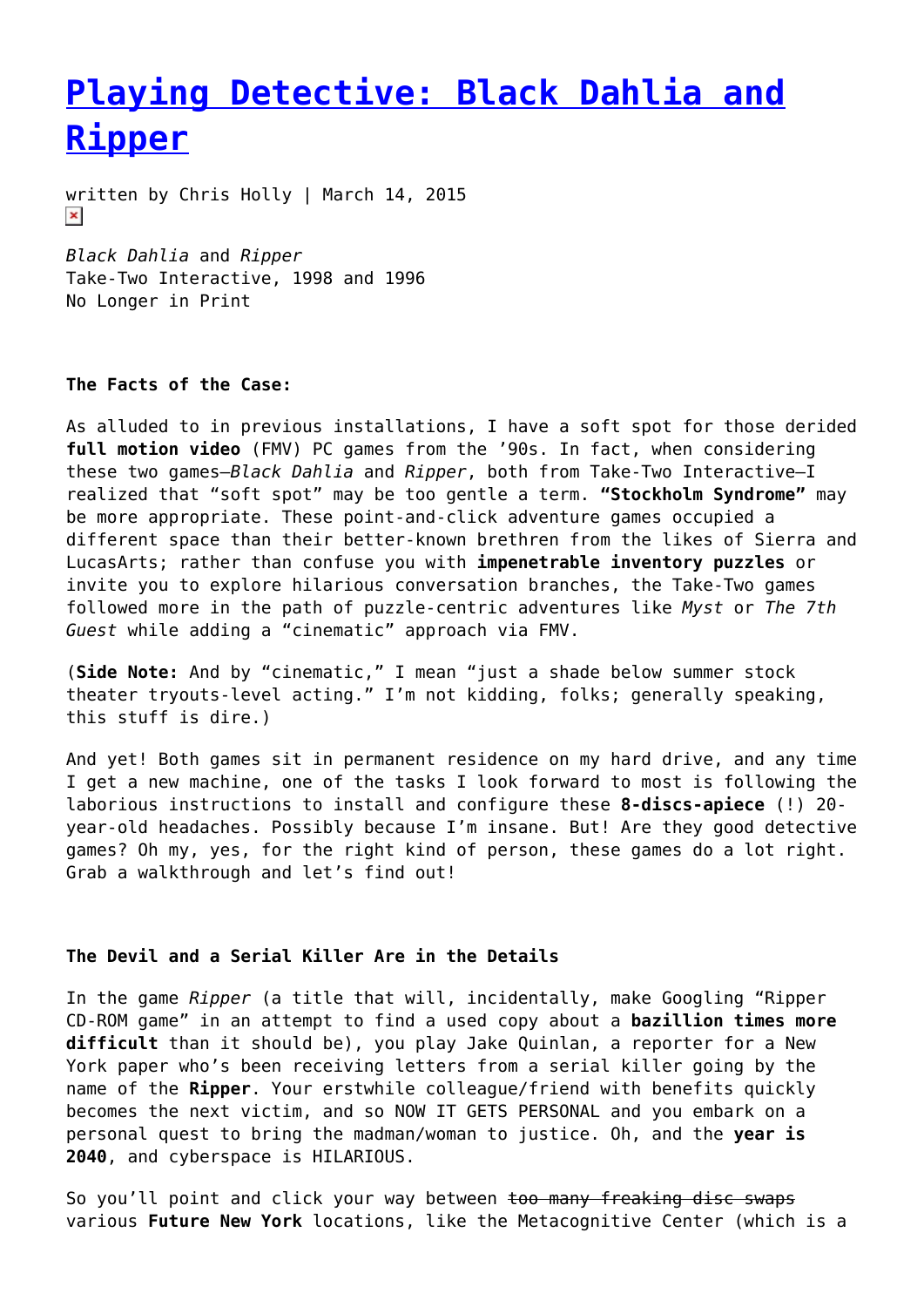**fancy name** for a brain hospital OF THE FUTURE), or a Future New York police station (bizarrely architected like the **tractor beam walkway** of the Death Star), or the newsroom at the Virtual Herald (ugh). Some times (too many times, frankly), you'll visit various "Virtual Wells," which today we would call websites.

(**Side Note:** Remember, kids, this was the mid-'90s. Prepending the word "Virtual" to anything was a blazing neon sign that said LOOKIT CYBERSPACE-Y THINGS AND ALSO COOLNESS. Hence, in the game we get things like the Virtual Herald, the New York Public Library Virtual Information Desk, and the Virtual Cafe.)

Eventually, you'll chase down the killer in a **Virtual Victorian London**, and in a nice nod to replayability (which was **virtually nil** in most other adventure games), each time you started a new game of *Ripper*, the **identity of the killer was changed** to be someone different than the last game. (It is always one of the same four people, but still!)

At no time will you be wanting for a soundtrack, though; a minimalist, vaguely futuristic background score accompanies you everywhere you go, and after a while, it begins to **worm its way into your subconscious** (mainly because it restarts every time you visit a new location).

And for all its faults (which we'll get to shortly), this is **by far what** *Ripper* **does best**, even with mid-'90s graphics: it creates an **atmosphere**. Not an open world by any means, but the environments–as crazily conceptualized and ridiculously dressed as they are–are insanely realized with worldbuilding details, and that spooky, **isolating** music that drifts along with you every time you click somewhere becomes ominous for no good reason.

For example, the MetaCog is a three-story future brain hospital but runs on an old-timey elevator, is in a dilapidated building that looks like an insane asylum, and has a ton of space in which to move around that gets you absolutely **nowhere**. But the sound effects like the **clanging of the elevator doors** and a monkey's whimper (don't ask) stand out all the more because the place is so *empty*. Your newsroom? It's a dark gray room with a bunch of desks with **nobody ever at them**, while your editor sits in his glass office alone.

The general mood of the piece is **isolating and paranoid**, and sure, the plot helps foster that kind of feeling, but since almost every location is either empty or sparsely populated (only people you can actually **talk** to are in the game, and generally only **one** of those per location), there's a real sense of loneliness and creepiness that grows on you. The whole game world feels **vaguely post-apocalyptic**, like there just **aren't enough people left to go around**–and when there's a serial killer eliminating the ones who are still around, it heightens the sense of urgency.

It doesn't have the modern-day worldbuilding "tools" like audio logs to collect, manuscripts to read, or stuff like that in abundance–you'll find the **occasional police report**, bank records, or phone messages, but that's about it for documentation–but it lets things drop in the **details**, like an offhand remark about how **police work for bounties**, or a mention of the war that put a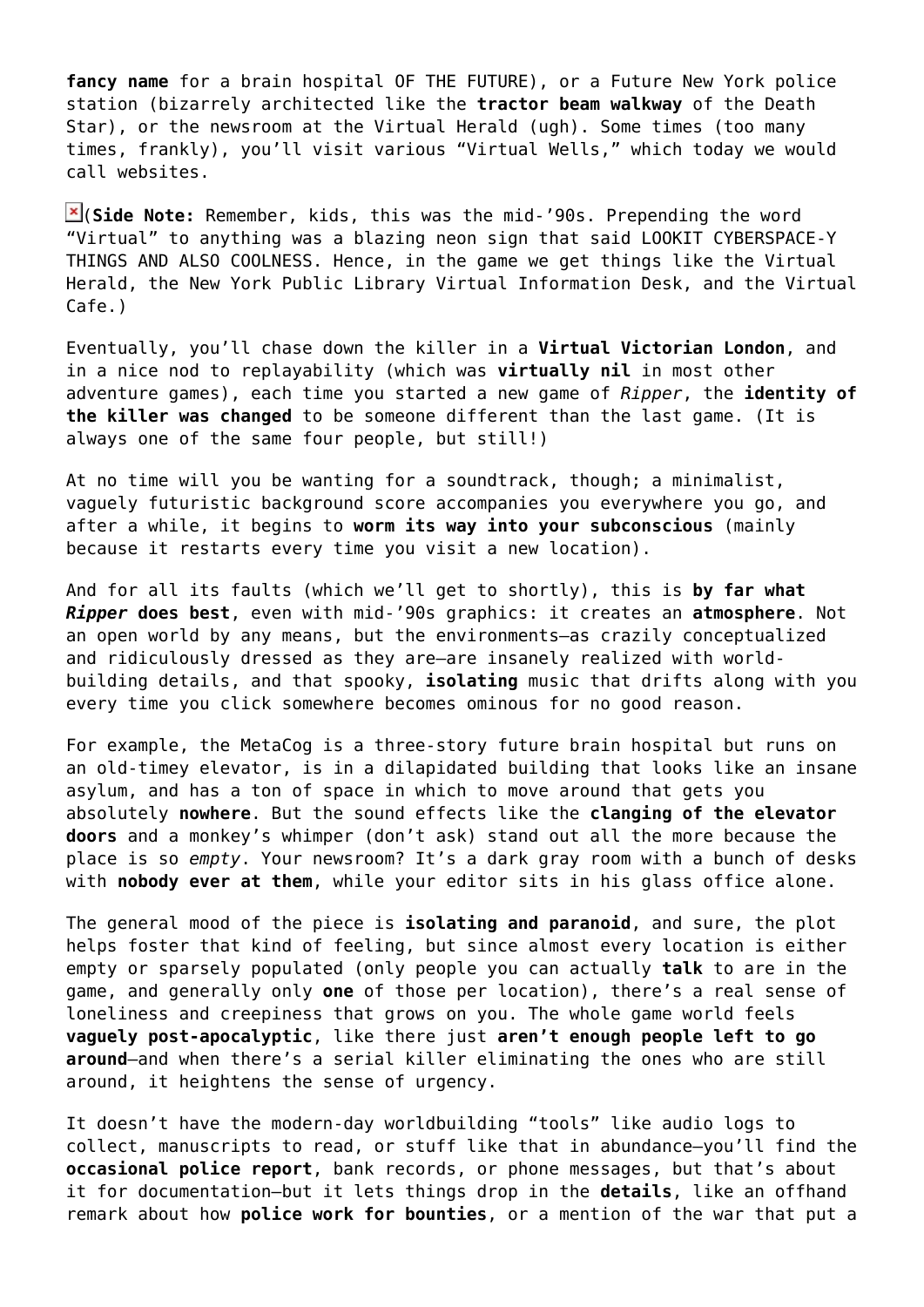man named Soap (!) in his wheelchair. It's nothing necessarily coherent–or even vaguely important, frankly–but it provides just enough supporting details about a future world that lets you **fill in the blanks with your own imagination**. And since the plot-within-a-plot is about building virtual worlds, it's almost fair to say that *Ripper* borders on being a hell of a lot smarter than it lets on.

I wouldn't want to live in the world of *Ripper*, but I definitely would like to play more games there. As long as we place a moratorium on the word "virtual."

## **The Unusual Suspects**

This being FMV, in conversations with the game's characters, you'll deal primarily with a cast of real **people playing dress-up**, and oh my God, **wait** until you see this murderer's row of talent that *Ripper* manages to not entirely kill the careers of:

 $\pmb{\times}$ 

- Oscar-winning actor **Christopher Walken** as a possibly-murderous, definitely-corrupt police detective. I don't know if Walken just needed a boat payment or something, but every single scene he's in is sheer **play-it-to-the-rafters scene-chewing insanity**, and give the man credit–he commits fully to the bit. He chomps cigars. He hikes up his pants. He literally cuts a gash in his own forehead with a Bowie knife to frame a suspect. It. Is. Fantastic.
- Oscar-nominated actor **Paul Giamatti** as a not-technically-murderous, definitely-clown-haired brain doctor who, and I am not making this up, is named **Bud Cable**. He's sort of the "progress meter" of the game, giving updates on the state of your girlfriend in a coma (sadly, not once does he say, "I know, I know, it's serious").
- Oscar-nominated actor **Burgess Meredith** as a possibly-murdered, definitely-unaware-of-his-surroundings cranky old cybercoot (!) who plays twins (!) with a goat beard (!) and lives in a house **full of leftover puzzles from** *The 7th Guest*. Look, the man played Mickey in *Rocky*, so by this point in his career, he'd had the "cranky old eccentric" role down pat, if not the "selective about choosing gigs" role.
- My heart-winning actress **Karen Allen** as possibly-murderous, definitelyattractive neurologist. **Freaking** *Marion Ravenwood* **is in this**, and what's more, she manages to play it straight and sincere the whole way through. Apparently nobody told her that this was a "game" and clearly beneath her considerable talents, because she's actually…acting! It's weird! But great! What I'm saying is that I might love Karen Allen.

Oh, I'm sorry, did I forget to mention that acting legends **Ossie Davis** and Allen's *Raiders of the Lost Ark* co-star **John Rhys-Davies** are also in this as your editor and a Virtual(™) Mobster (!), respectively? Shame on me! Oh, you want more? You're *killing* me here! Fine, fine, allow me to sweeten the pot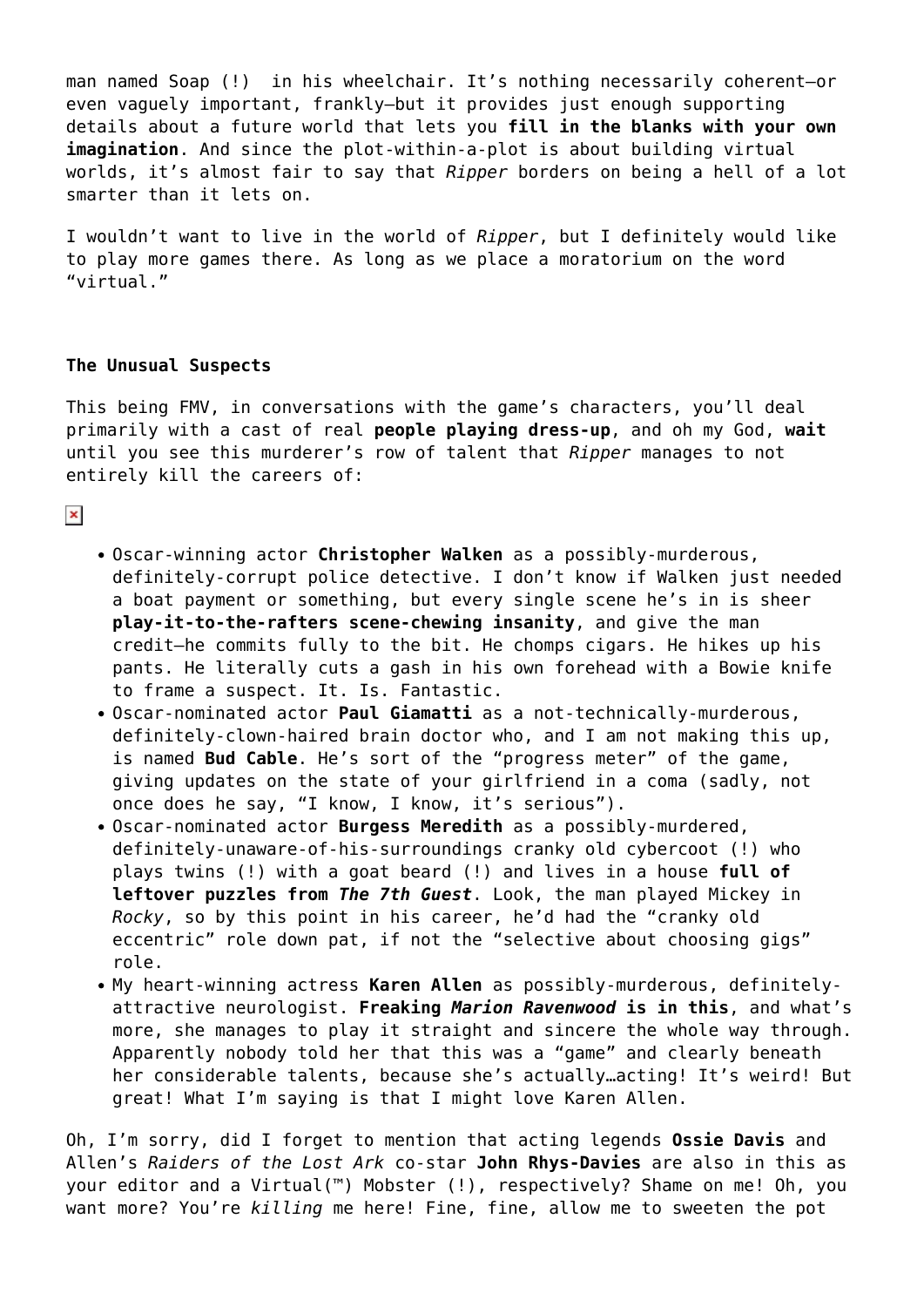with:

**Jimmie "J.J." Walker** as possibly-Dyn-O-Mite, definitely miscast-tohilarious-extremes cybersecurity specialist (!) named Soap (!) Beatty. All you need to know about his character is that he's in a wheelchair and at one point he bugs his eyes out and he's **exactly what you'd expect to get** if you cast Jimmie Walker as a futuristic handicapped cybersecurity specialist.

I ask you: could anyone **ask** for a better bowl of talent soup to click through an overheated C-movie sci-fi potboiler with? I say no; in fact, I say, *"Give me seconds, this soup is delicious."*

#### **Killing Time (and Hobos) in Cleveland**

*Black Dahlia*, released a couple of years after *Ripper*, is cut from much of the same cloth; it's got your first-person, point-and-click scheme, it's much more heavily based around puzzles and conversation than inventory, and it's **so enamored of the shade of Foreboding** that *Ripper* chose to paint its house with that it borrowed all the swatches and used them as drapes, tablecloths, and bedsheets.

(**Side Note:** I just read that last paragraph again. I am so, so sorry.)

The difference here, of course, is the story–here it's **1941**, the U.S. is in World War II, and you're Jim Pearson, a **cockeyed optimist** who gets mixed up in the high-stakes game of world diplomacy and international intrigue. Jim's a wet-behind-the ears rookie in the Cleveland office of the COI, an agency that's vaguely like the FBI but **totally not** the FBI.

You start investigating a run-of-the-mill labor agitation complaint, which quickly turns into a **completely ridiculous B-movie potboiler** involving Nazi spies, an ancient Teutonic brotherhood of knights, the **Cleveland Torso Killer**, Eliot Ness, **Odin** (!), and the tried-and-true dramatic element of **interagency politics**! And that's just the first half of the game–at about the halfway point, you'll go on a dream quest (!), after which the action shifts to Los Angeles and, just because they haven't stuffed **enough** nonsense into the plot, the real-life Black Dahlia murder is introduced as an element.

I guess what I'm saying is this game is *insane*.

 $\pmb{\times}$ 

But here's the thing: it's not insane in the "just-hop-on-for-the-ride-andenjoy-the-craziness" kind of way, it's insane in the "**the-people-responsiblefor-this-very-probably-aren't-quite-right-in-the-head**" kind of way. Because even though it's arguably the same fundamental game as *Ripper*, it's got a different rhythm to it, one that stops and starts and stops then stops some more, then thinks about starting again, then **sits there contemplating the nature of starting and stopping**, all the while throwing obtuse puzzles, arcane references, hyper-detailed text, long stretches of monologues, and a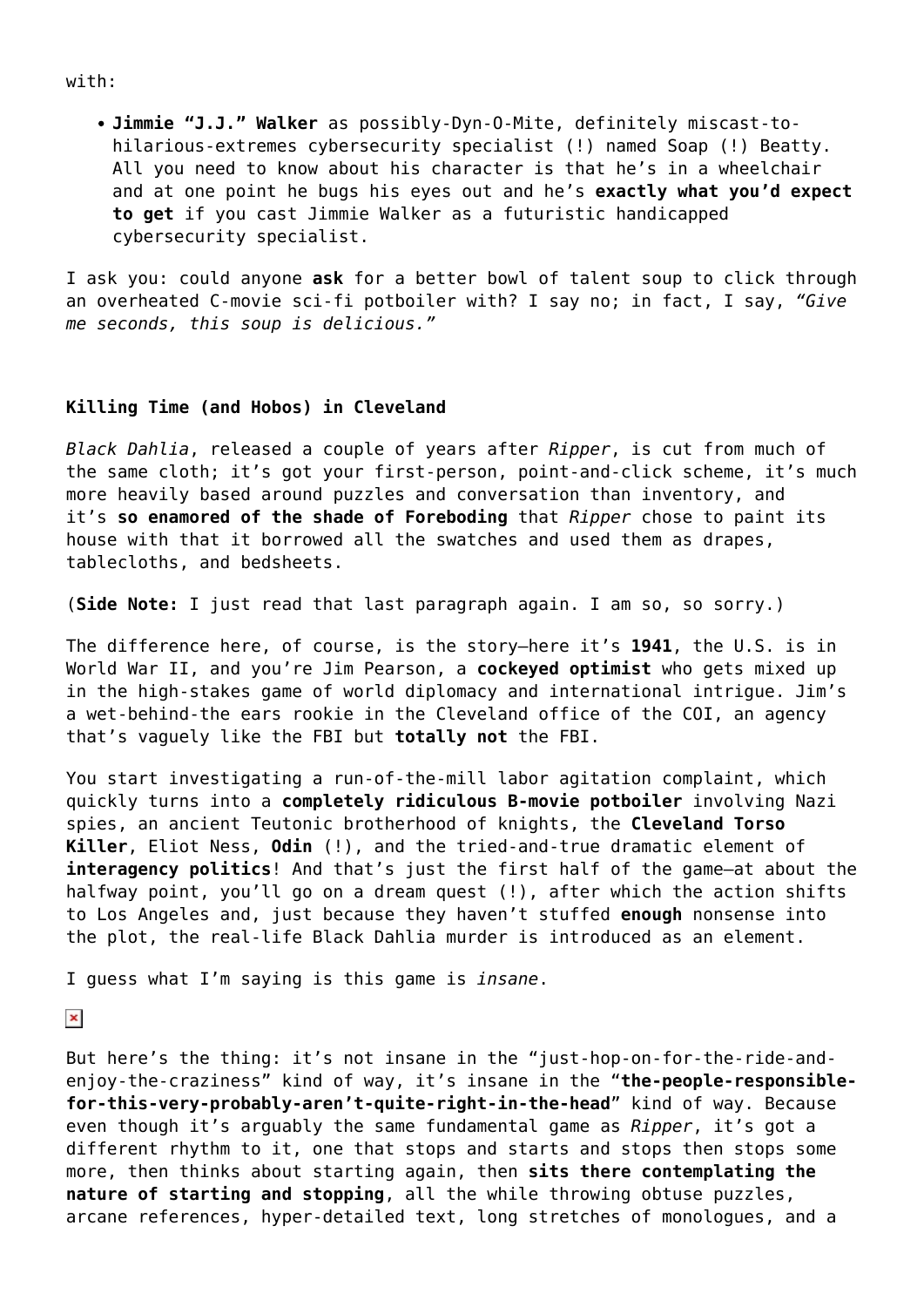sprawling cast of characters that **still seems like something got left out somewhere**. I don't know how they did it, but Take-Two managed to make an 8 disc game feel like something **Proust's editor** might have looked at and said, *"Eh, you should probably trim it down by about a third."*

However, what keeps me replaying this tainted gem of a game every couple of years is the same thing that *Ripper* excelled at: the atmosphere. *Black Dahlia* **ups the ante on atmosphere in every way**, from the **haunting cello piece** that serves as background music, to the grainy 1930s newsreel footage that plays when you travel to a location, to the **radio news broadcast** that gives the latest on the war in Europe as you enter a dingy working-class dive bar and make your way to the back of the bar and use the payphone, upon which has been scratched vulgarities, phone numbers, and other ephemera.

It's these kind of location details that plunge me into the world, and even if some are cliched, none of them ever feel **less than lived-in**, which is what sets *BD* apart from *Ripper*. Whereas *Ripper* imparts its dread via a sense of isolation and loneliness, *BD* takes the opposite tack, arraying **a more populous world** of hidden agendas, sinister motives and mysterious machinations against you so that you're not so much alone as you are **outnumbered**. It's a fine distinction but an important one.

Between the music, the production values (the graphics and FMV are of higher quality here than in *Ripper*, mainly because I'm guessing **1940s chic was a lot easier to dress and set than 2040s chic**), and the reliance on several truecrime elements from history, *Black Dahlia* manages to create another world of macabre mystery and murder and puts you squarely in the center of it all.

## **There Are No Small Parts, Just Large Mortgages**

*Black Dahlia*, however, doesn't have quite the star power that *Ripper* did, though the two biggest names here were arguably bigger at the time than anyone who appeared in *Ripper*.

#### $\pmb{\times}$

Leading off here is none other than **Dennis Hopper**, who by the time the 90s rolled around was starring in darn near every single thing they offered him and was a veteran of the FMV craze (having previously featured in Take-Two's *Hell: A Cyberpunk Thriller*, which is **exactly as terrible** as you'd think it is with a name like that).

Unfortunately, Hopper is stuck with the thankless role of "crazy ex-agent" and is confined to **monologuing from a wheelchair in a nursing home** in his scenes, and it's pretty obvious he has no idea what any of his lines mean and furthermore couldn't care less. He's supposed to be racked with **madness in the Lovecraftian mold** of someone who's touched the abyss and is the worse off for it, but somewhere along the way to "haunted" he **broke down squarely** in the middle of "disinterested."

Faring somewhat better is **Teri Garr**, who, although still making it patently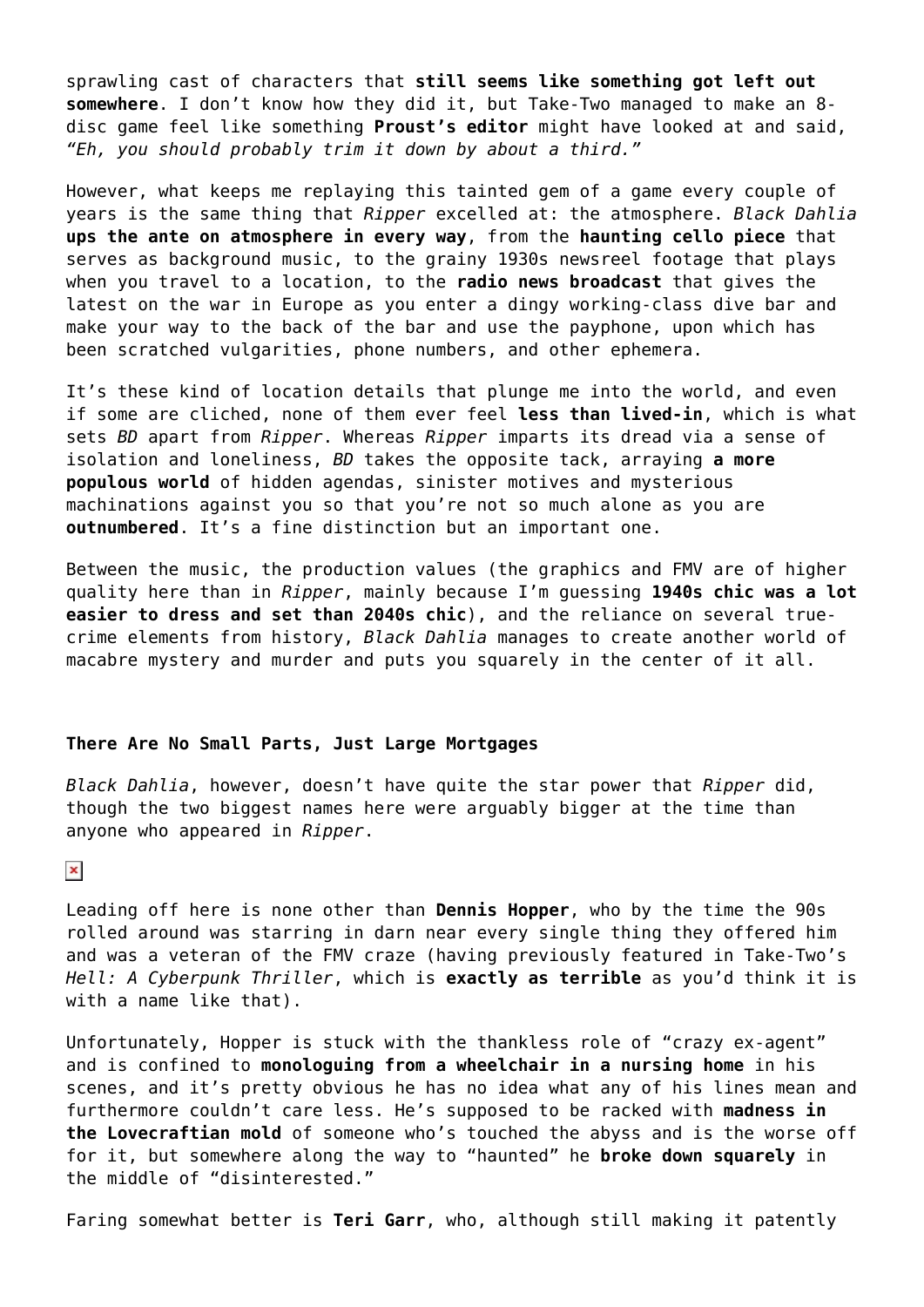obvious that she's reading her lines off a **cue card just behind the camera**, at least tries to pretend she's vaguely aware of her surroundings. Unfortunately, in a game saddled with ludicrous roles, she's got the most ludicrous of all of them, a **Cleveland psychic** who spouts boring nonsense about avatars and auras and is further marred by being tied to some of the worst parts of the game.

In another reversal from *Ripper*, it's the **off-brand actors who do the best work** here: **Darren Eliker** plays the main character Jim, and he sells it the entire time, convincingly making the transformation from by-the-book innocent to world-weary vet, even when it's clear that the people he's sharing scenes with aren't nearly as involved or talented. (And thank God he does, because as the protagonist, he's literally in every scene in what is a very long game.)

Other supporting players similarly rise to the challenge: **David Whalen** as frenemy FBI Agent Winslow, **Dan Frezza** as Pearson's COI boss Sullivan, and **Michael Bernosky** as Cleveland detective Merylo all turn in good character work that's a cut above the usual FMV shenanigans, and their efforts in no small part contribute to the immersiveness of the world of *Black Dahlia*.

#### **Something This Brutal Is Clearly the Work of a Madman**

By now you might be asking yourself exactly why you don't hear *Ripper* or *Black Dahlia* on the tongues of every adventure game fan everywhere, or why there hasn't been a Kickstarter to back a remaster or, somebody **catch** me because I'm fainting, a sequel to either.

And by and large, it's because of one **huge, glaring problem** with both of these games, which is that if you're going to make a puzzle-heavy adventure game, the puzzles had better not suck. And unfortunately, a lot of the puzzles–in both games–suck. Hard.

*Black Dahlia* is by far the worst offender here, with puzzles so obtuse and maddening that even **I won't play it without cheat codes** these days. For example, one puzzle early on presents you with a miniature log cabin, various parts of which move in various ways, sliding, opening, retracting, and so forth. Of course, to solve the puzzle, you need to perform about seventeen various steps in a certain sequence; one wrong move, and the whole thing **resets back to the beginning**. Is there any clue, any hint, any in-game pointer as to what the correct sequence is? No, friend, there is not.

And while this kind of puzzle–the kind that makes you actually keep notes, write down trial-and-error solutions, recognize arcane mathematical patterns and decipher bizarro-world creator intent–may certainly **present a tougher challenge** than your standard inventory-based puzzles, it's not much fun. In fact, a lot of these puzzles are **downright unfair**, and what's even worse is that the story often stops dead in its tracks until you've figured it out, a design element that I don't miss at all.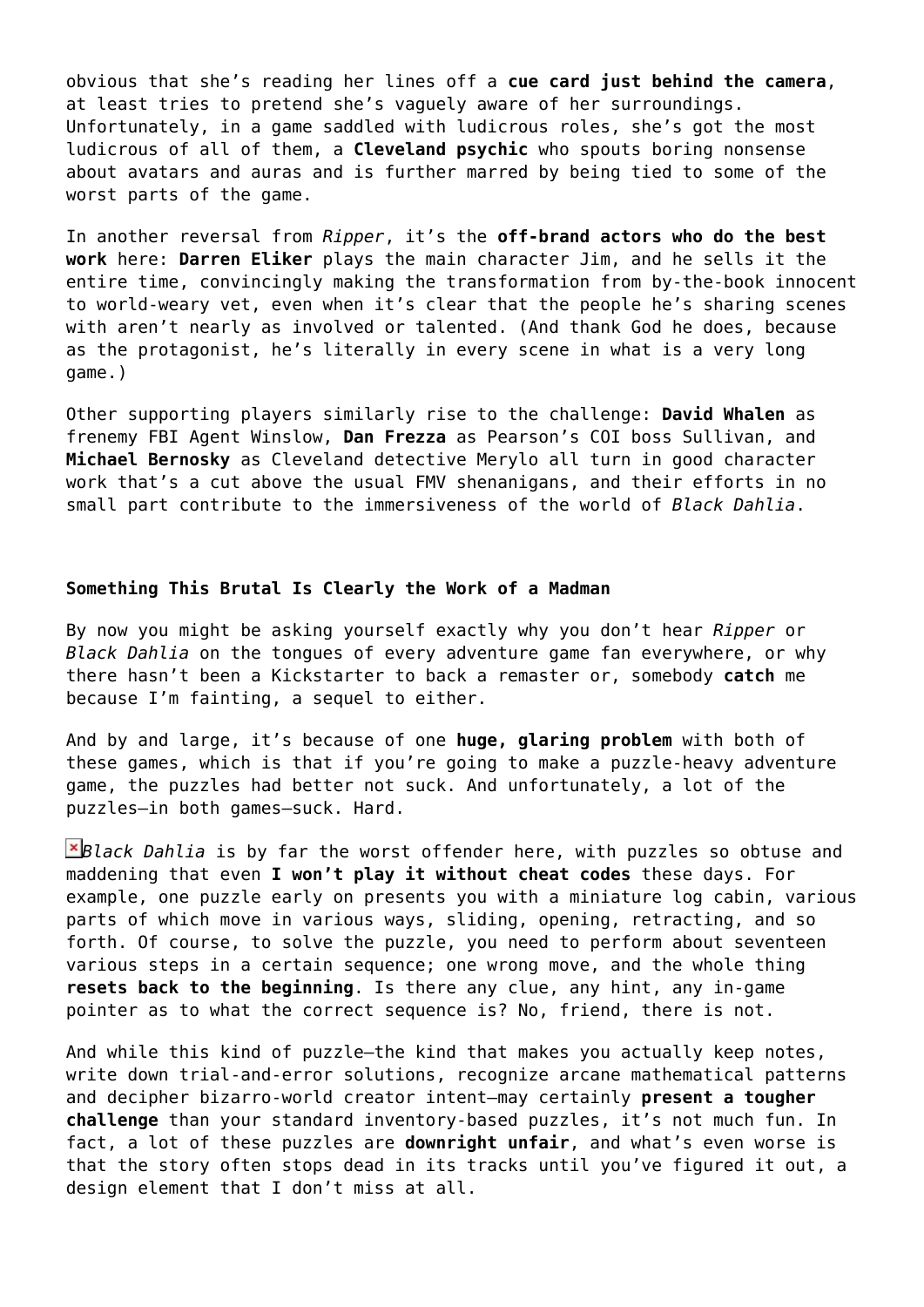But *Black Dahlia* is absolutely lousy with them, they're strewn everywhere, and half the time, even manipulating the puzzle itself is an **exercise in tedium**, with the mouse pointer (especially on today's machines) proving the biggest obstacle of all.

*Ripper* is slightly less frustrating in terms of quantity of these kinds of puzzles but has perhaps the **worst sequence in either game**–an extended bit in a Virtual(™) (of course) Shooting Gallery, where godawful hellish carnival music plays as you're forced into suddenly playing an agonizingly slowmoving, **muddily rendered rail shooter** (!) until you beat a certain score; failure to do so gets you the same annoying FMV taunt every time before dumping you right back into the sequence from the beginning, where you WILL complete it if you want to do anything else in the game, period. It is the **devil's** work. On the plus side, there are fewer "I-will-have-to-spend-thenext-six-days-working-out-solutions-by-trial-and-error"-type puzzles in *Ripper* (though it does have its share), but it makes up for it with more pattern-recognition-type obstacles.

Which is not to say there aren't a few **brilliant** puzzles in each game, because there are; when they're on, they're on, and they require lateral thinking, synthesis of information from several different places, and make you feel like a **goddamned Stephen Hawking** when you solve one. It's also nice that you don't have to sit there [combining syrup packets with cat fur to make](http://www.oldmanmurray.com/features/79.html) [fake moustaches,](http://www.oldmanmurray.com/features/79.html) as inventory puzzles for the most part are nonexistent in both games.

But overall, the puzzles do more to **interrupt the pacing and annoy the user** than they do to enhance the games or story, and given the sheer quantity of them, it's a huge strike against both if you're not already enamored with the medium or the atmosphere of either.

### **Justice Is a Dish Best Served on Older Computers**

Both *Ripper* and *Black Dahlia* are artifacts of their times: the mechanical puzzle-centric nature of both game designs were made for people who had more hours in the day to spend puzzling over **abstract slider boxes**, the FMV was a lot more exciting in the pre-YouTube era when "real people moving on the computer screen" was a technological breakthrough rather than a **viable advertising channel**, and a cinematic experience in gaming was a **worthy goal** rather than a hackneyed buzzphrase used in marketing whatever brown-paletted cover-based shooter we're killing aliens in this week.

I'd be lying if I said there wasn't a great deal of **nostalgia** playing a part in my affection for these two; as I get older, I'd like to be back in a place in my life where I had hours to bang my head against these puzzles or experience the plot revelations for the first time again. More than that, though, these games made me **start to think about the way** that gaming and its technology can be used to tell stories, even if the stories here are on rails for the most part and the "game" bits are almost wholly disconnected from the story bits.